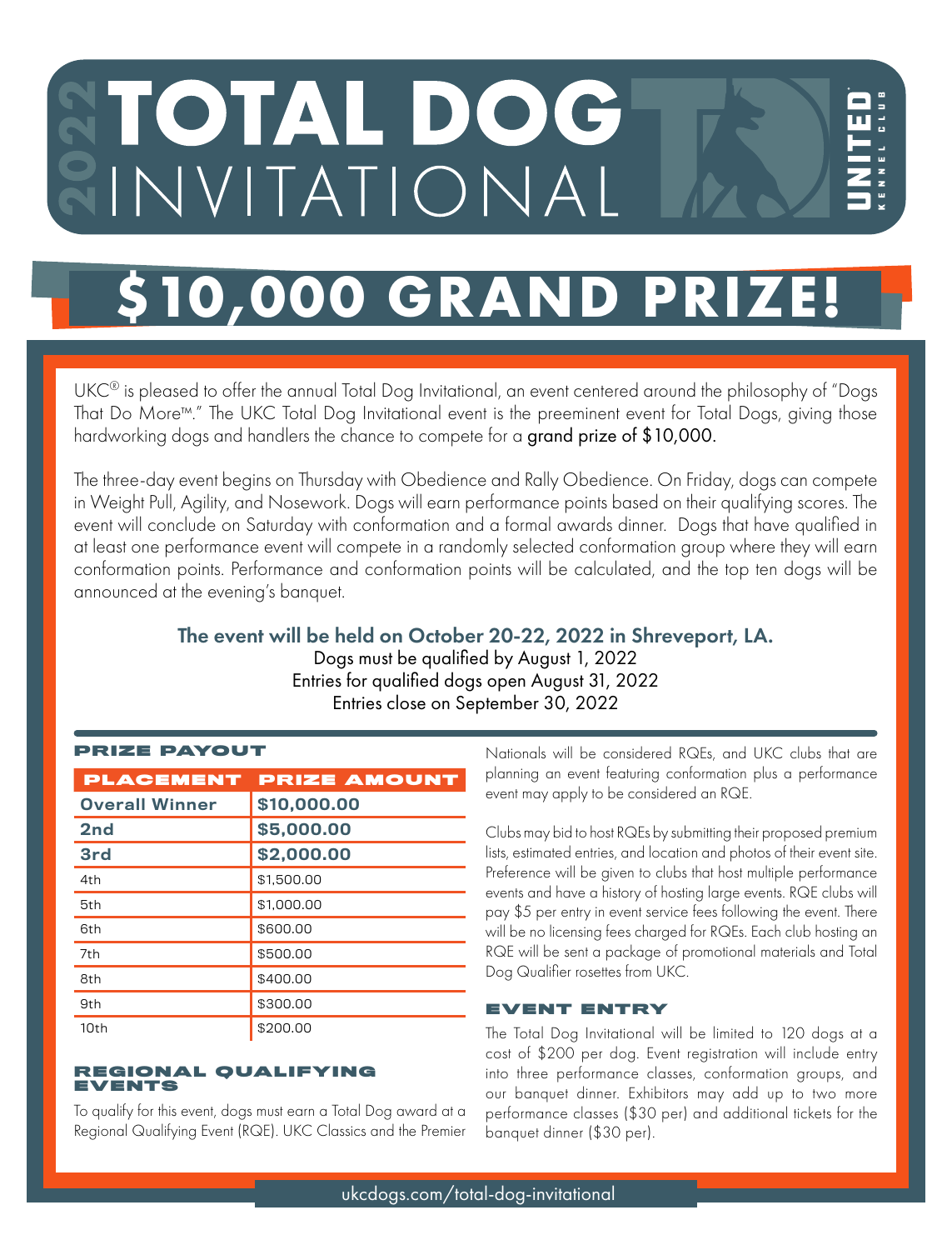A UKC Total Dog Invitation is mailed to the first named owner of a dog who has earned a Total Dog award at a Regional Qualifying Event about one month after the RQE. The invitation will include entry instructions. Entries must be received by UKC by the posted pre-entry deadline. No exceptions will be made. No day of show entries will be taken. To enter the Total Dog Invitational, the entrant for each qualified dog must:

- Submit a completed online entry
- Pay the entry fee
- Be in good standing with UKC
- Be a resident of the United States\*

Entries will be limited to 120 dogs. Entry fees are nonrefundable with the following exceptions: a written statement received by UKC from the owner prior to the event date, reporting; 1) a deceased dog; 2) injured dog (must include vet statement); or 3) a female in season.

\*Owners who are not residents of the United States may compete but are ineligible for cash prizes.

#### PERFORMANCE POINTS

Dogs will compete in events at the invitational to gain points, which will be earned based on score and qualifying runs. Dogs must meet the qualifications to enter each class. All performance events will be licensed, and wins will be recorded and counted towards titles.

#### AGILITY

| <b>SCORE</b> | <b>POINTS</b> |
|--------------|---------------|
| Beg AG Q     | 5             |
| Int AG Q     | 8             |
| Exc AG Q     | 12            |
| 196          | $+1$          |
| 197          | $+2$          |
| 198          | $+4$          |
| 199          | $+6$          |
| 200          | $+10$         |

#### **OBEDIENCE**

| SCORE         | POINTS |
|---------------|--------|
| Pre-Novice 0  | 3      |
| Beg Novice Q  | 5      |
| Novice Q      | 8      |
| Ady Novice O  | 9      |
| Open Q        | 10     |
| Adv Open Q    | 13     |
| Utility Q     | 15     |
| Master O      | 17     |
| Elite O       | 20     |
| $170 - 174.5$ | $+1$   |

| $175 - 179.5$ | $+2$  |
|---------------|-------|
| 180 - 184.5   | $+3$  |
| $185 - 189.5$ | $+4$  |
| $190 - 192.5$ | $+5$  |
| $193 - 195.5$ | $+6$  |
| $196 - 198.5$ | $+7$  |
| 199 - 199.5   | $+8$  |
| 200           | $+10$ |

#### **NOSEWORK**

| <b>CLASS Q</b> | POINTS         |
|----------------|----------------|
| <b>Novice</b>  | 3              |
| Advance        | 5              |
| Superior       |                |
| Master         | 8              |
| <b>Flite</b>   | 1 <sub>0</sub> |

#### RALLY OBEDIENCE

| SCORE         | <b>POINTS</b> |
|---------------|---------------|
| <b>RO1Q</b>   | 3             |
| <b>RO 2 Q</b> | 5             |
| <b>RO30</b>   | 8             |
| RO Master Q   | 10            |
| 95            | $+5$          |
| 96            | $+6$          |
| 97            | $+7$          |
| 98            | $+8$          |
| 99            | $+9$          |
| 100           | $+10$         |

#### WEIGHT PULL

| <b>PULL (TIMES BODY WEIGHT) POINTS</b>            |    |
|---------------------------------------------------|----|
| 15                                                | 3  |
| 25                                                | 5  |
| 35                                                | 8  |
| 45                                                | 12 |
| $55*$                                             | 15 |
| $65*$                                             | 18 |
| *Must compete in Division B to pull noted amount. |    |